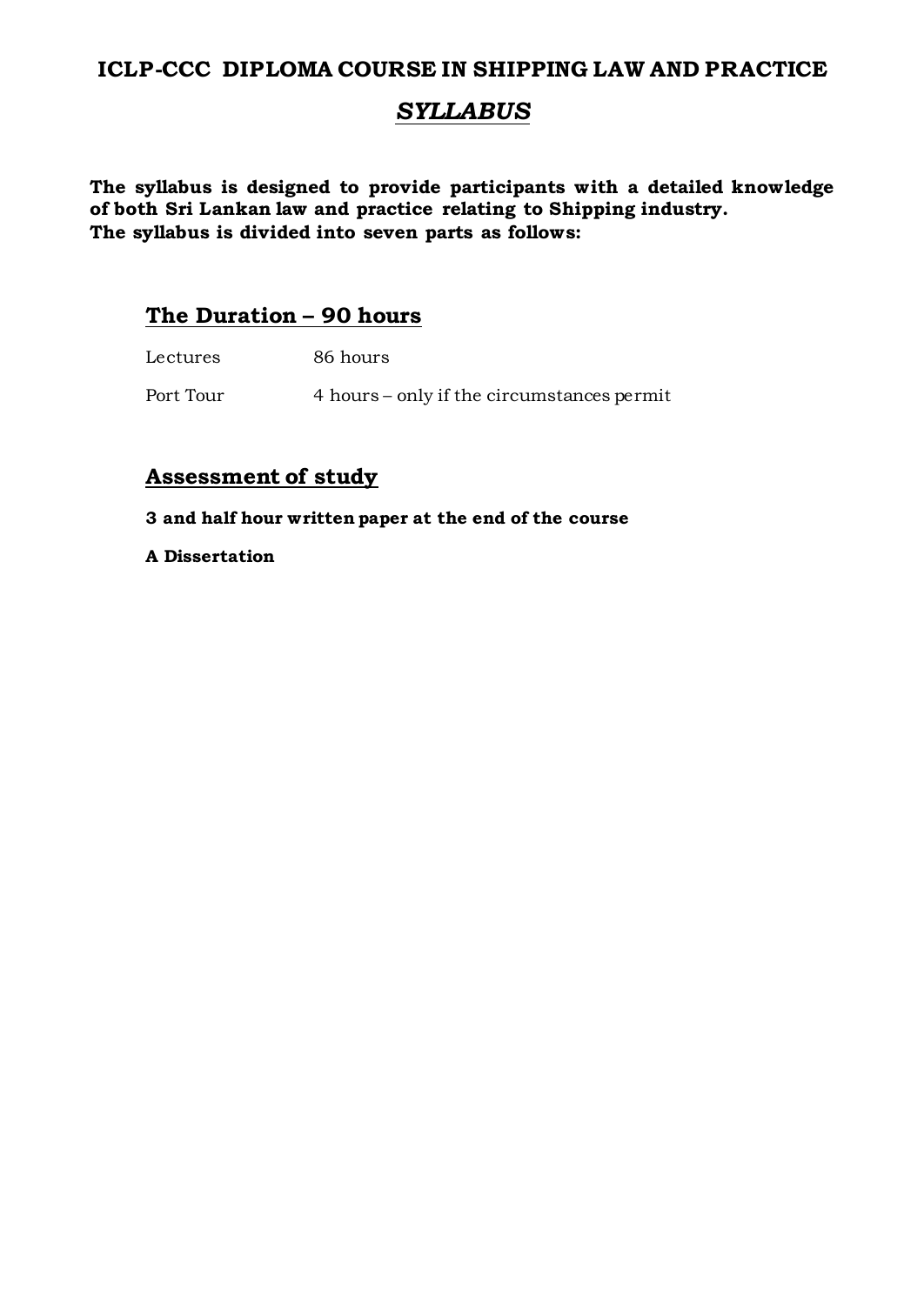# **PART I**

# **1) General introduction to Maritime Law**

**a) Law of the Sea-** An area on Public International Law.

- i) Sea Areas i.e. territorial Waters, EEZ, Continental Shelf, High Seas, Contiguous Zone
- ii) Right of the Coastal sate to this sea area.
- iii) Right of innocent passage.
- iv) Sri Lanka's claim to the continental shelf.
- v) Transgressing in territorial waters of other countries without approval or prior notice
- vi) Explosions , Piracy- capture by hostile group etc
- vii) ISPS Code –Ships and Port Security
- viii) Sources of Law- Hard Law & Soft Law (Customary Law of the, Conventions on Law of Sea
- ix) Settlement of Dispute**s**
- x) Maritime Pollution
- xi) Exploitation of Economic Zone

 **b) Shipping Law**- An area of private International Law.

- i) What is Shipping law
- ii) Overlapping areas of shipping law and law of the sea i.e. - Port state control, flag state control, maritime pollution- CLC convention, MARPOL.
- iii) International Maritime Organization.
- iv) Sale of Ships, Mortgage of ships, Ship brokering, Ship Financing
- v) General average, Salvage, Towage
- vi) International conventions
- vii) Shipping related local regulations

# **PART II**

# **2) Admiralty Law**

- i) Actions in Rem and Actions in Personam.
- ii) Ship Arrests, New Arrest of Ships Convention, Counter Security, Aspects of Forum Shopping.
- iii) Priority of claims i.e. Maritime Claims, Maritime Liens, Mortgages.
- iv) Maritime Fraud
- v) Maritime Arbitration

#### **PART III**

#### **3) Carriage of Goods by sea**

- i. Liner Shipping, Tramp Shipping, Containerizing
- ii. Charterparties- Types of Charterparties/ liabilities between ship owner and third parties involved, Bills of lading issued under a Time or Voyage Charter Party- Case Law Electronic Commerce-Electronic Shipping Documents, Electronic

Transaction Act

- iii) Hague, Hague Visby and Hamburg rules.
- iv) Carriage of Goods by Sea Act and Case Law
- v) Legal Aspects of Bills of Lading, e-commerce and logistics contracts
- vi) Multimodal Transport Law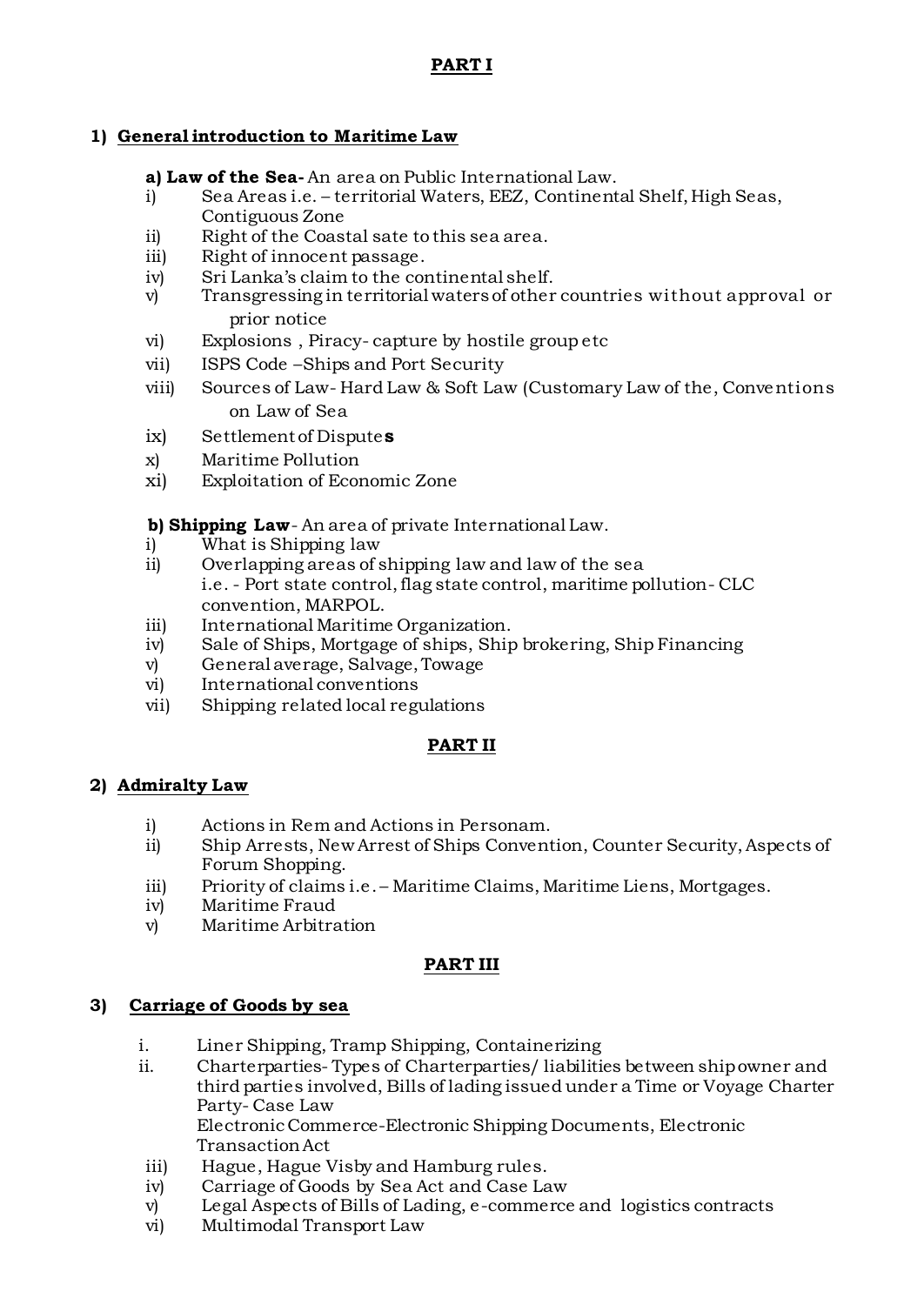# **PART IV**

# **4) Marine Insurance.**

- i) Introduction to Marine Insurance
- ii) Formation of Contracts of Marine Insurance
- iii) Basic Principles of Marine Insurance
- **iv)** Lloyds Standard Forms of Insurance
- **v)** Hull, Machinery and War Insurance
- **vi)** P&I Clubs
- **vii)** Settlement of Claim
- **viii)** Re-Insurance
- ix) Claims under Marine insurance and preparation of contracts
- **x)** Case law under Marine Insurance

# **PART V**

#### **5) Port Operations**

- i) Port and Harbour Infrastructure, future Port Projects, Important Provisions of Ports Authority Act
- ii) Container Terminal Operation
- iii) Container Freight Station Operation, Transshipment cargo operation, Special cargo handling
- iv) Passenger/ferry/cruise terminal operation
- v) Liquid and Dry Bulk cargo handling operation
- vi) Automobile handling Operation
- vii) Break Bulk Cargo Handling Operation
- viii) Dangerous Cargo Handling Operations
- ix) Multimodal Transport & Combined Transport Operations-Introduction
- x) Flagging of Ships, Ship Owning Companies, Classification Societies
- xi) Shipping services ship supplies,
- xii) Manning of ships, Master and Crew, Master and Pilot relationship, Employment and welfare, STCW Convention, Log Books
- xiii) Bringing a ship to port, Pilotage, Ship Bunkering
- xiv) Multimodal Transport Law. Entreport Trade Procedure
- xv) Shipping Agencies
- xvi) Freight Forwarding
- xvii) Shipping agents and Freight forwarding
- xviii) Ports Authority operations and procedures

#### **PART VI**

# **6) Custom Formalities**

- i. Customing goods in Sri Lanka
	- Concepts, Processes, Actions, Aspirations, Concerns and Laws
- ii. Introduction to custom laws and regulations including automation, valuation, classification
- Iii Customs Ordinance in-depth study with case law
- Iv Customs procedures in clearance of containers
- V Valuation and Classification